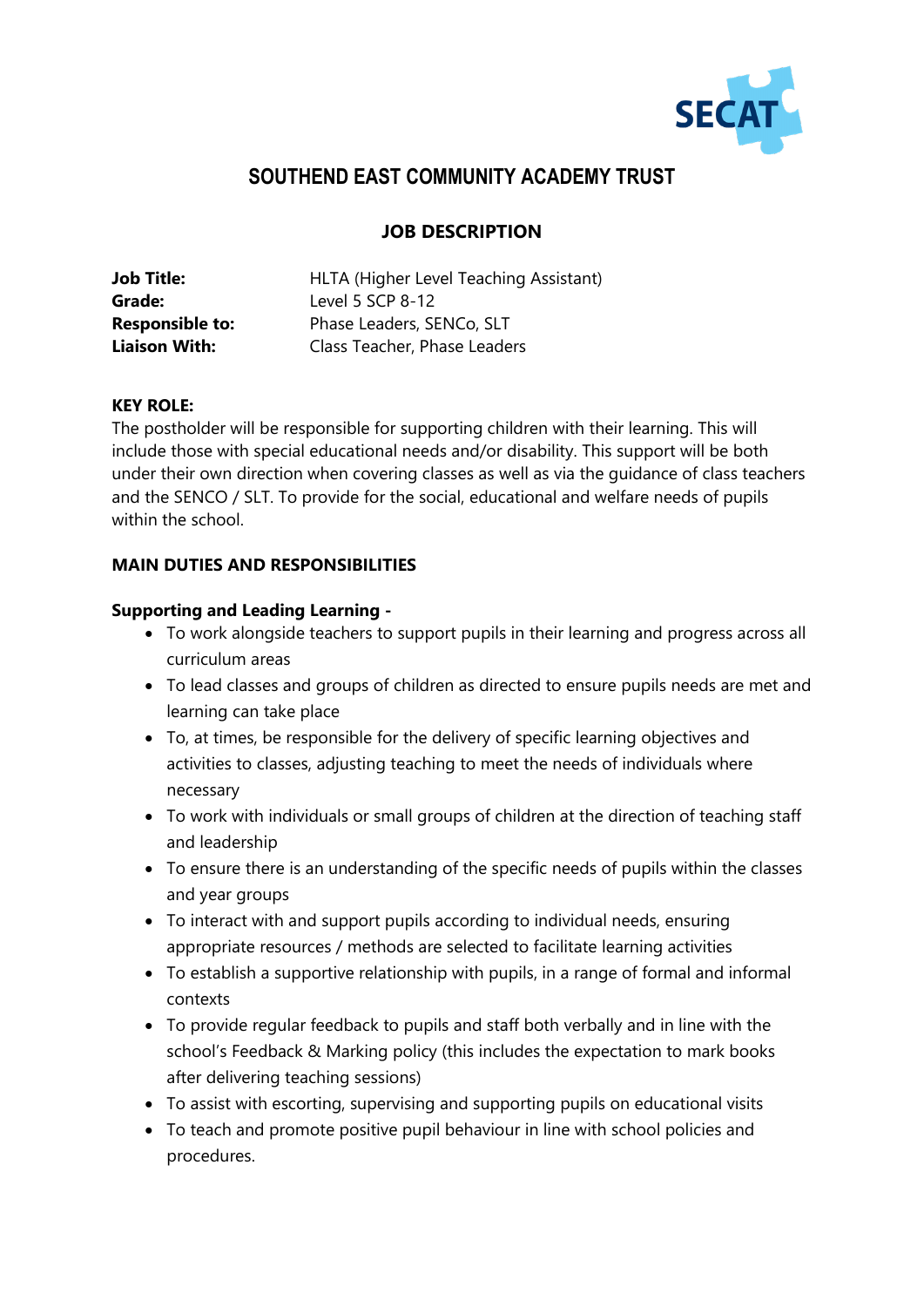

### **Individual Pupil Needs -**

- To be involved with planning, organising and implementing intervention / ISP / EHCP support for individual pupils
- To feedback to class teachers / SENCo / SLT on the progress of children, keeping computerised records and completing school paperwork accurately
- To promote the inclusion and acceptance of pupils with any SEND ensuring they have access to learning both in and out of the classroom
- To attend to pupils' personal needs, including help with social, welfare and health matters and minor first aid
- To assist pupils at the start and end of day and on the playground / field as required.

## **General**

- To support class teachers with general class organisation and administrative duties e.g displays, filing, resourcing etc.
- To participate in the performance management review process, taking personal responsibility for identification of learning, development and training opportunities in discussion with line manager
- To comply with individual responsibilities, in accordance with the role, for health & safety in the workplace
- To maintain workplace confidentiality at all times
- To ensure that all school and Trust policies and procedures are followed
- To ensure that all duties and services provided are in accordance with the school's and Trust's Equal Opportunities Policy and practices
- To ensure that all duties and services provided are in accordance with the Trust's Data Protection Policy and practices and report to the DPL any concerns or requests
- To undertake any training commensurate to the post and attend relevant meetings as required by the Trust.

The Academy Committee and the Trust Board is committed to safeguarding and promoting the welfare of children and young people and expects all staff and volunteers to share in this commitment.

The duties above are neither exclusive nor exhaustive and the post holder may be required by the Headteacher to carry out appropriate duties within the context of the job, skills and grade at any site within the Trust.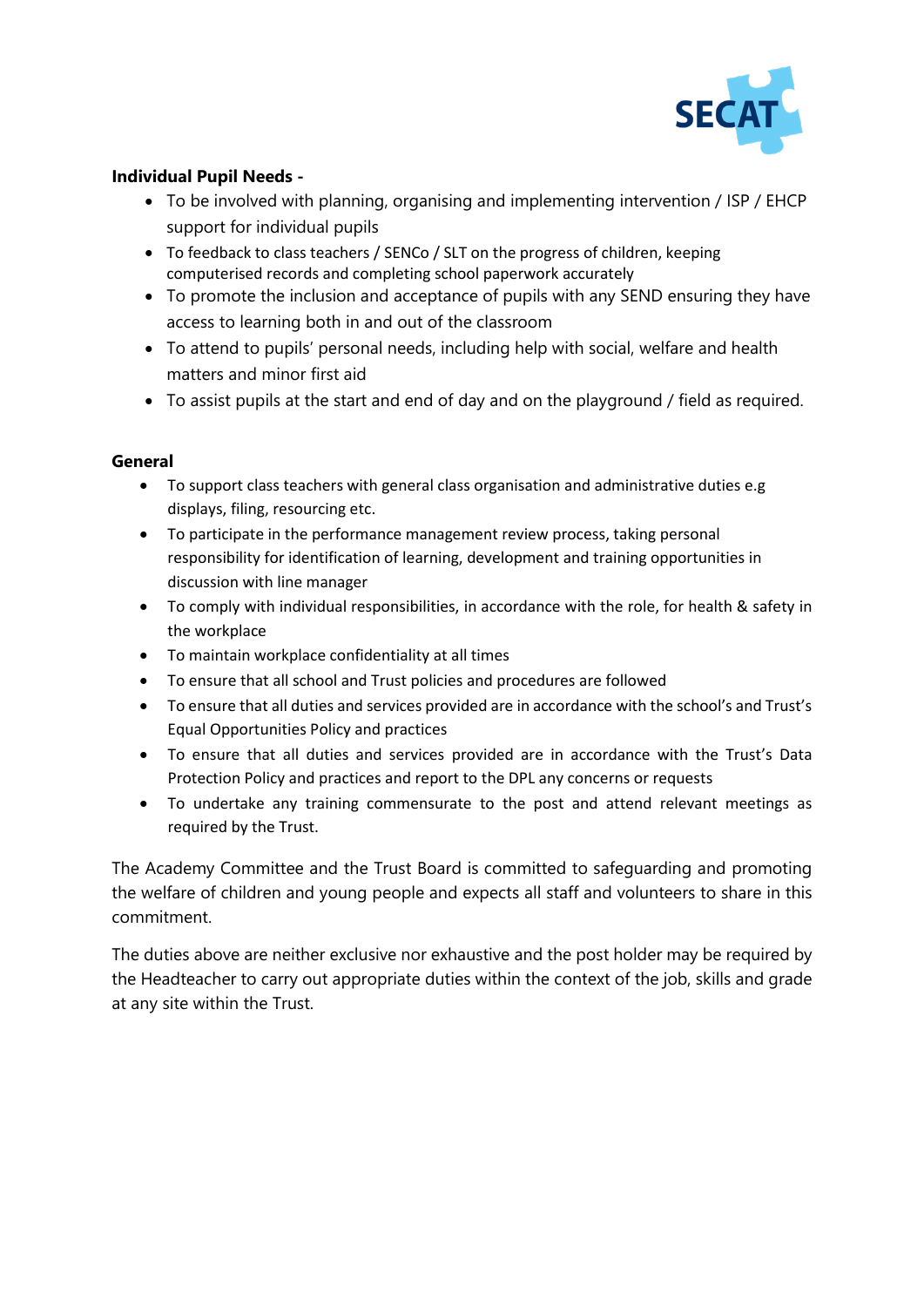

**HLTA Person Specification**

|                                       | <b>Essential</b>                                                                                                                                                                                                                                                                                                                                                                                                                                                                                                                                                                                                                                                                                                                                                                                                                                                                                                                                                                                                                                          | <b>Desirable</b>                                                                                                                                                           |  |  |
|---------------------------------------|-----------------------------------------------------------------------------------------------------------------------------------------------------------------------------------------------------------------------------------------------------------------------------------------------------------------------------------------------------------------------------------------------------------------------------------------------------------------------------------------------------------------------------------------------------------------------------------------------------------------------------------------------------------------------------------------------------------------------------------------------------------------------------------------------------------------------------------------------------------------------------------------------------------------------------------------------------------------------------------------------------------------------------------------------------------|----------------------------------------------------------------------------------------------------------------------------------------------------------------------------|--|--|
| <b>Qualifications</b>                 | English and Maths GCSE grades A-C, or equivalent                                                                                                                                                                                                                                                                                                                                                                                                                                                                                                                                                                                                                                                                                                                                                                                                                                                                                                                                                                                                          | <b>HLTA</b> status<br>First aid                                                                                                                                            |  |  |
| <b>Experience</b>                     | Experience of working in a school setting in multiple<br>٠<br>year groups<br>Experience of leading classes independently<br>$\bullet$<br>Experience of marking pupils' work and giving<br>written and verbal feedback in line with school<br>policies                                                                                                                                                                                                                                                                                                                                                                                                                                                                                                                                                                                                                                                                                                                                                                                                     | Experience of<br>$\bullet$<br>working in more<br>than one key stage<br>Experience of<br>supporting the<br>delivery of year<br>group and end of<br>key stage<br>assessments |  |  |
| <b>Knowledge and</b><br><b>Skills</b> | Thorough knowledge and understanding of<br>$\bullet$<br>safeguarding children<br>Ability to prioritise work and varied tasks effectively<br>٠<br>Ability to work flexibly to meet deadlines and fulfil<br>$\bullet$<br>all set duties<br>Ability to respond swiftly and effectively to<br>$\bullet$<br>instructions from others<br>Knowledge and experience of using IT to deliver<br>$\bullet$<br>learning to pupils<br>Ability to follow plans accurately to deliver learning<br>$\bullet$<br>to pupils<br>Ability to work as part of a team<br>Ability to lead and direct others for the benefit of<br>$\bullet$<br>the pupils<br>Understanding of the National Curriculum and the<br>$\bullet$<br>stages of children's learning and development<br>Understanding of the educational, welfare and<br>social needs of children<br>Ability to build positive relationships with pupils in<br>$\bullet$<br>order to enhance their learning and development<br>Proven excellent written and oral communication<br>$\bullet$<br>skills, including IT skills | Knowledge of year<br>group national<br>curriculum<br>expectations                                                                                                          |  |  |
| <b>Personal</b><br><b>Qualities</b>   | Able to maintain confidentiality in all circumstances<br>$\bullet$<br>Proactive approach to work; being responsive,<br>empathetic and supportive to all within the school<br>Able to establish effective relationships with those<br>$\bullet$<br>working in and with the school                                                                                                                                                                                                                                                                                                                                                                                                                                                                                                                                                                                                                                                                                                                                                                          | Able to contribute<br>new ideas and ways<br>of working                                                                                                                     |  |  |